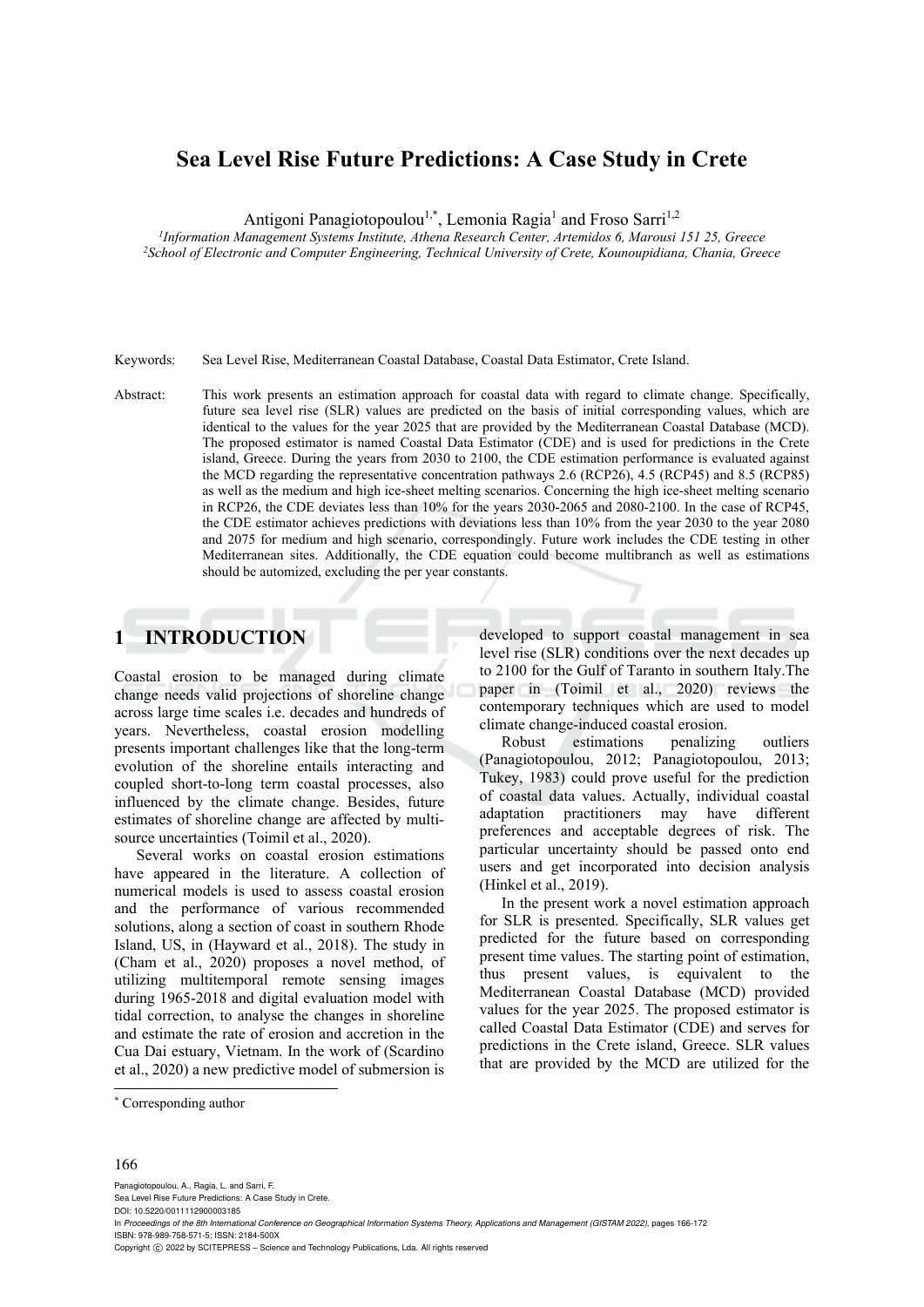evaluation of the CDE estimation performance throughout the years from 2030 to 2100.

## **2 THE SEA LEVEL RISE EFFECT GLOBALLY**

Enhanced greenhouse effects on earth environment have brought the global climate change. Thermal expansion of sea water, resulting from temperature increment of the ocean upper layer, is defined as the main source of SLR (Woodworth, 2017; Shannon et al., 2019). SLR is anticipated to have a tremendous impact on human activity near coastal regions. In fact, inundation of low-lying coastal areas is a direct outcome of SLR and constitutes a long-term problem having been under consideration in a variety of fields (Pickering et al., 2017; IPCC, 2021).

The ocean thermal expansion and the melting of glaciers, ice-sheets cause SLR that demonstrates a timescale of 100–200 years, which is related to the continuance of CO2 in the atmosphere and therefore the radiative forcing time span. In accordance with the model of (Jevrejeva et al., 2012), SLR of 0.57– 1.10 m by 2100 has been predicted. In effect, simulation indicates that sea level will keep at rising for many centuries after stabilization of radiative forcing, finally outstretching between 1.84 and 5.48 m above sea level by 2500 concerning all scenarios, apart from the RCP3PD low emission scenario. The work (Hinkel et al., 2014) evaluates on a global scale the coastal flood damage and adaptation costs under 21<sup>st</sup> century SLR. Devoid of adaptation, it is expected that 0.2–4.6% of the world's population will be flooded annually by 2100 within 25–123 cm of a global mean SLR. Moreover, concerning coastal sea level changes and the associated risks of flooding and erosion, wind waves are a key factor. The work (Melet et al., 2020) is based on empirical formulations, different estimates of beach slopes and an ensemble of global wave models, to propose a first-order estimate of the correlation significance of the input of atmospheric climate directed wave setup changes to 20‐year mean projected coastal sea level changes at global scale.

Thereafter, the challenge for coastal regions globally is the projection of SLR and its effects into the future. The Intergovernmental Panel on Climate Change (IPCC) is seriously concerned with the latter, but also governments individually are simultaneously trying to estimate future SLR projections for their own regions. Future climate projections are attainable through global climate models. In these models,

uncertainties and assumptions regarding future greenhouse gas emissions (i.e., Representative Concentration Pathways-RCPs) are contained whilst the factors that will influence global climate, including ice melt and consequently SLR, are modeled (Griggs and Reguero, 2021). Nowadays, all predictions for the next few decades, generally agree, but projections in concern with the end-of-century vary between models. In fact, RCPs play a substantial role, with growingly broader uncertainties and ranges in estimations by 2100. By the newest estimates, the values for the end-of-century (2100) range from a low of  $~50$  cm to as high as  $~310$  cm, independence of greenhouse gas emission scenarios and various probabilities, mainly regarding the extent of Greenland and Antarctica ice melt (De Conto et al, 2016).

Virtually definitely, global mean sea level (GMSL) will keep up rising over the 21st century coming after the continued warming of the climate system (IPCC, 2021). The SLR will carry on with over the centuries and millennia following emissions stopping, which is related to continuing ocean heat growth and the slow adjustment of the ice sheets. By 2100, GMSL is projected to increase per 0.28–0.55 m under SSP1-1.9 and per 0.63–1.02 m under SSP5- 8.5 relative to the 1995–2014 average (IPCC, 2021), where SSP represents a shared socio-economic pathway. Concerning the scenarios of higher CO2 emissions, sea level projections for 2100 and beyond are strongly debatable, which is linked with the icesheet responses to warming. In the case of a low probability, hard plot and a high CO2 emissions scenario, ice-sheet processes, that are characterized by deep unpredictability, could bring GMSL rise up to about 5 m by 2150.

Considering the long-term commitment, uncertainty in relation to the timetable of outstretching different GMSL rise levels is an important contemplation for adaptation planning. Regional sea level changes differ from global estimates. This happens due to alterations in ocean density and circulation, in atmospheric pressure as well as in Earth Gravity, in Earth Rotation and in viscoelastic solid-Earth deformation with regards to mass redistributions such as ice melting and groundwater extractions (Gregory et al., 2019; Toilim et al., 2020). In fact, SLR tends to increase at lower latitudes and decrease at higher latitudes.

Due to the great uncertainty issues and the complex factors that have to be considered in simulation models, future climate projections and in specific SLR projections, would need an alternative way of estimating. Here lies the usability of the CDE estimator which is proposed in the current work. The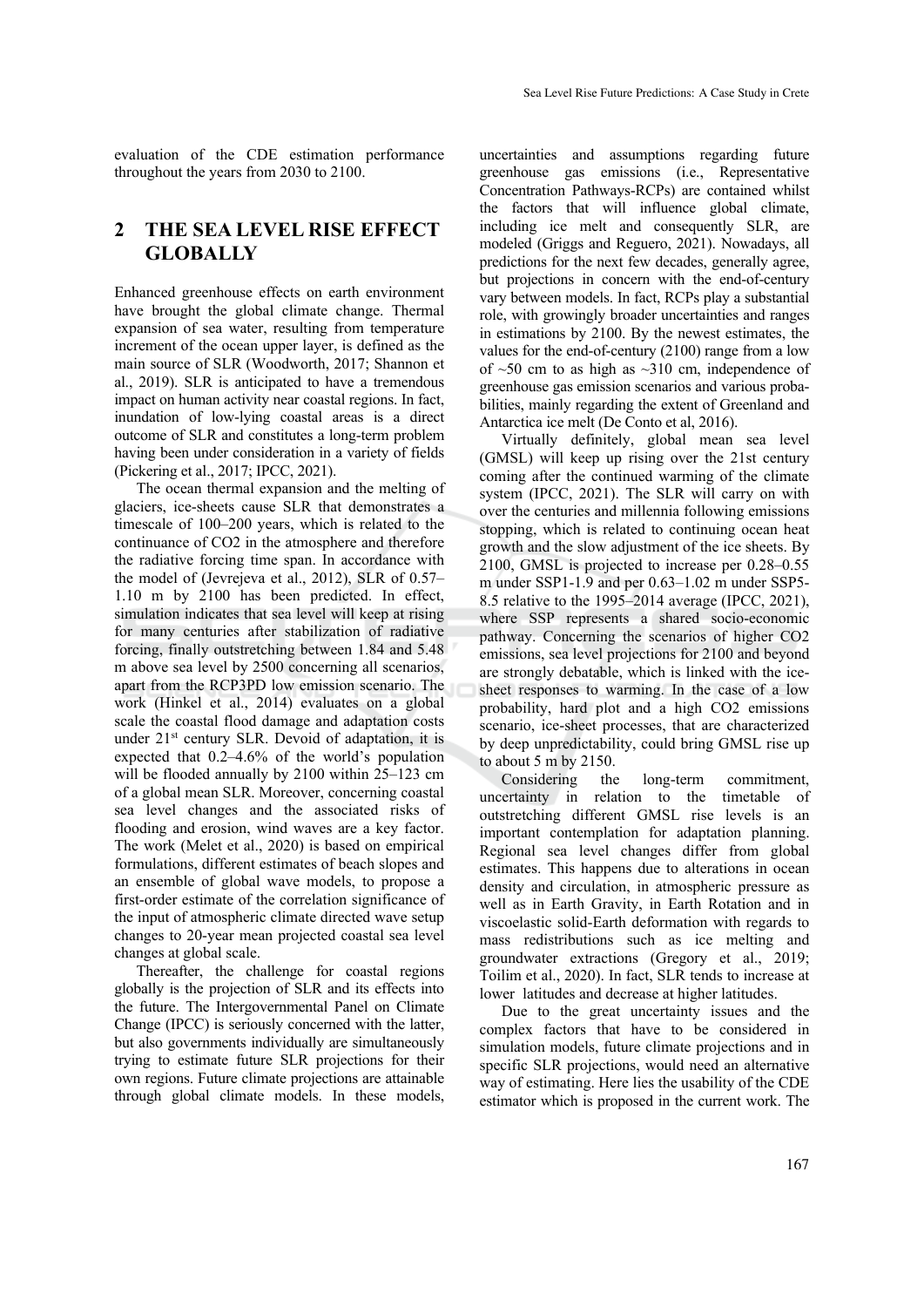CDE estimator constitutes a novel mathematical model for future SLR predictions. The proposed estimator could prove useful for predicting how much the sea level will rise, without the need for gathering the various data of global patterns in the ocean and atmosphere, that climate models get as input.

## **3 SEA LEVEL RISE PROVIDED BY THE MEDITERRANEAN COASTAL DATABASE**

The area of interest in the present study is Crete island in Greece. Six geographical locations in Crete, whose the latitude and longitude coordinates are given in Table 1, are considered. For this region, coastal data are available through the MCD (Argus et al., 2014; Peltier et al., 2015; Wolf et al., 2018).

Table 1: Geographical Point Coordinates in Crete island.

| <b>Location Number</b> | Latitude | Longitude |
|------------------------|----------|-----------|
|                        | 35.5296  | 23.9249   |
|                        | 35.5145  | 23.9790   |
|                        | 35.5162  | 24.0269   |
|                        | 35.5296  | 24.0488   |
|                        | 35.5193  | 23.8993   |
|                        | 35.5357  | 24.0480   |

In particular, there are regionalized SLR scenarios, which take into account the effects of regional gravity and rotation due to changes in ice mass distribution and steric changes i..e. changes caused by ocean temperature and salinity variations. Particularly, mean SLR relative to 1985-2005 in meters for RCP values equal to 2.6, 4.5 and 8.5 for a high ice-sheet melting scenario as well as for a medium ice-sheet melting scenario are given (Hinkel et al., 2014). The latter study provides results of equal range as those of national studies (Molinari et al., 2019) but a couple of uncertainties inherent to the nature of the global socioeconomic coastal analysis endure. Also, the study in (Hinkel et al., 2014) mistreats the issue of groundwater depletion for human use, which was projected to contribute up to about 8 cm to global SLR by the end of the century (Wada et al., 2012). Along with SLR, potential storminess changes and possible rise in cyclone intensity could modify flood damage (Jevrejeva et al., 2012) but are not regarded here. An additional primary element of uncertainty is humaninduced subsidence resulting from the withdrawal of ground fluids, particularly within densely populated deltas, which may lead to rates of local relative SLR that are one order of magnitude higher than current

rates of climate-induced global-mean SLR (Syvitski et al., 2009).

In Tables 2-3 the MCD values for the mean SLR in meters are presented. The six geographical points in Crete island which are described in Table 1 are attributed approximately the same mean SLR (Wolf et al., 2018). The SLR shows an increasing trend throughout the years from 2025 to 2100. Also, the high ice-sheet melting scenario values supersede those of the medium scenario (Hinkel et al., 2014). The aforementioned facts hold true for all three RCP values.

Table 2: Mean Sea Level Rise in meters for representative concentration pathways 2.6 and 4.5 (Hinkel et al., 2014).

| Year | RCP <sub>26</sub> |                | RCP45 |       |
|------|-------------------|----------------|-------|-------|
|      | M <sup>1</sup>    | $\mathrm{H}^2$ | М     | H     |
| 2025 | 0.079             | 0.110          | 0.080 | 0.111 |
| 2030 | 0.101             | 0.145          | 0.100 | 0.140 |
| 2035 | 0.121             | 0.174          | 0.119 | 0.168 |
| 2040 | 0.138             | 0.200          | 0.141 | 0.202 |
| 2045 | 0.156             | 0.228          | 0.164 | 0.236 |
| 2050 | 0.178             | 0.260          | 0.190 | 0.275 |
| 2055 | 0.197             | 0.288          | 0.218 | 0.317 |
| 2060 | 0.215             | 0.318          | 0.246 | 0.361 |
| 2065 | 0.232             | 0.345          | 0.276 | 0.410 |
| 2070 | 0.250             | 0.374          | 0.306 | 0.461 |
| 2075 | 0.267             | 0.402          | 0.337 | 0.510 |
| 2080 | 0.284             | 0.429          | 0.368 | 0.557 |
| 2085 | 0.302             | 0.458          | 0.397 | 0.604 |
| 2090 | 0.320             | 0.486          | 0.428 | 0.651 |
| 2095 | 0.338             | 0.513          | 0.457 | 0.698 |
| 2100 | 0.356             | 0.542          | 0.487 | 0.746 |

Medium scenario, <sup>2</sup>High scenario

Table 3: Mean Sea Level Rise in meters for representative concentration pathway 8.5 (Hinkel et al., 2014).

| Year | RCP85          |                |  |
|------|----------------|----------------|--|
|      | $\mathbf{M}^1$ | H <sup>2</sup> |  |
| 2025 | 0.086          | 0.124          |  |
| 2030 | 0.108          | 0.154          |  |
| 2035 | 0.134          | 0.190          |  |
| 2040 | 0.156          | 0.227          |  |
| 2045 | 0.188          | 0.268          |  |
| 2050 | 0.221          | 0.317          |  |
| 2055 | 0.255          | 0.371          |  |
| 2060 | 0.295          | 0.434          |  |
| 2065 | 0.336          | 0.450          |  |
| 2070 | 0.381          | 0.568          |  |
| 2075 | 0.426          | 0.639          |  |
| 2080 | 0.475          | 0.718          |  |
| 2085 | 0.528          | 0.803          |  |
| 2090 | 0.583          | 0.893          |  |
| 2095 | 0.638          | 0.988          |  |
| 2100 | 0.696          | 1.090          |  |

<sup>1</sup>Medium scenario, <sup>2</sup>High scenario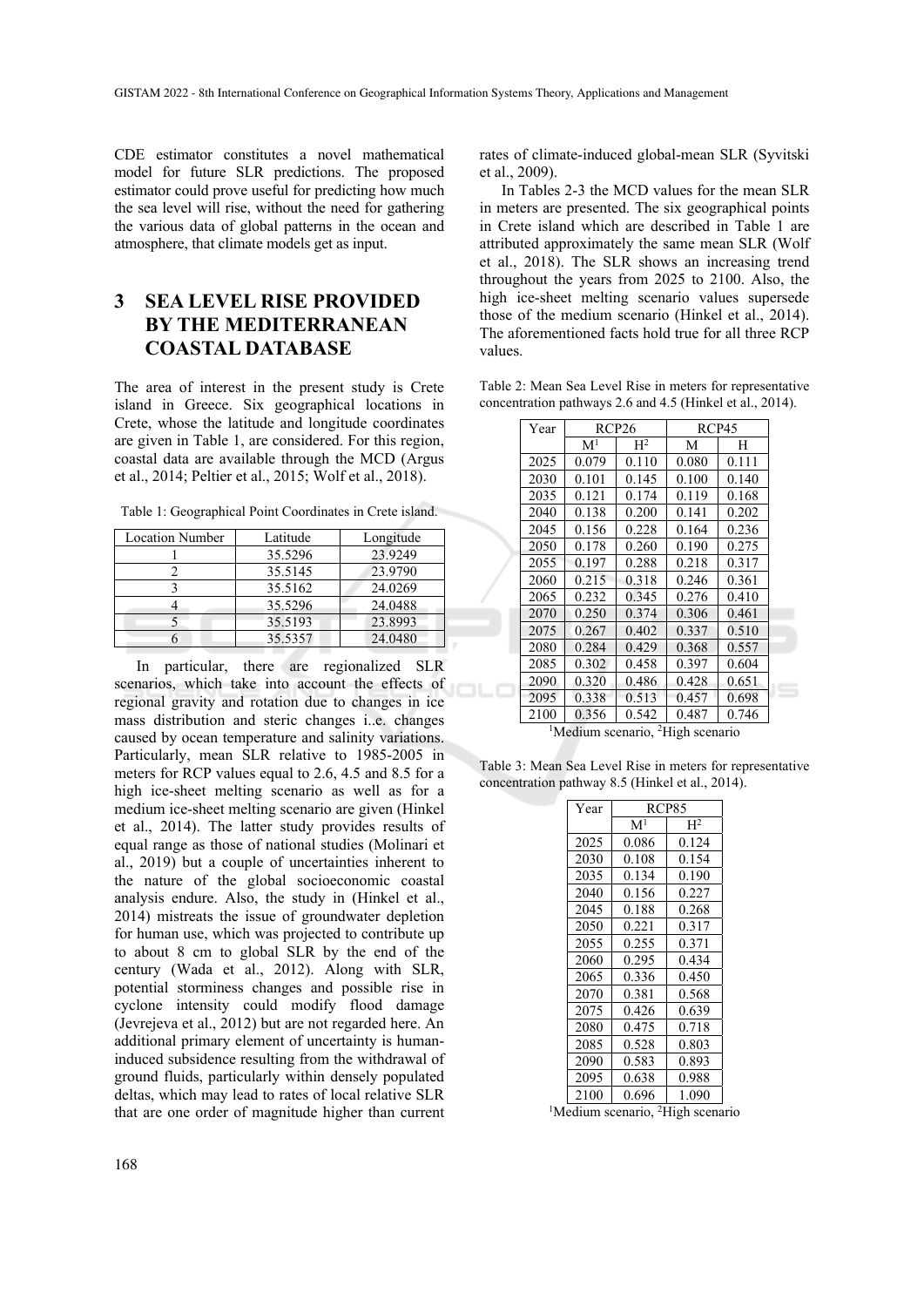#### **4 THE COASTAL DATA ESTIMATOR**

In this section the proposed estimator, called CDE, is presented. The values of mean SLR for the years 2030 to 2100 are estimated, where as starting point or present value is taken the mean SLR value for the year 2025 that is provided by the MCD.

The CDE mathematical formula is given in equation (1):

$$
SLR_{y+5} = SLR_y \times 100 \times \sigma - \frac{SLR_y}{2.4/_{c}} \qquad (1)
$$

where  $SLR<sub>y</sub>$  stands for the mean SLR in year  $y$  and  $\sigma$  denotes the standard deviation of the set of mean SLR values in the year  $\nu$ .

As far as  $c$  in equation (1) is concerned, it is a constant relating to the year as described in Table 4. Mean SLR values for medium and high scenario as well as for all three RCP values are included in the aforementioned set. For the year 2030 predictions, the CDE utilizes the SLR values of 2025 as given by the MCD. Regarding all other years, the CDE estimates SLR values by taking into consideration its own predictions five years behind.

Table 4: Constant  $c$  values in relation to the year of prediction.

| Year | C    |   |
|------|------|---|
| 2030 | 1    |   |
| 2035 | 2.4  |   |
| 2040 | 3.8  | r |
| 2045 | 4.4  | C |
| 2050 | 5.6  |   |
| 2055 | 7.1  |   |
| 2060 | 8.6  |   |
| 2065 | 9.8  |   |
| 2070 | 11.2 |   |
| 2075 | 13.2 |   |
| 2080 | 15.1 |   |
| 2085 | 15.1 |   |
| 2090 | 15.1 |   |
| 2095 | 16.4 |   |
| 2100 | 17.6 |   |

The CDE estimations as resulting from equation (1) are given in Tables 5-6. The % deviation between the MCD and CDE estimations is presented in Tables 7 and 8, where the MCD values are considered as the groundtruth ones. With regard to RCP26 and medium scenario, the CDE deviations are smaller than 10% for the years 2030-2060 and 2085. Concerning the high scenario in RCP26, the CDE deviates less than 10% for the years 2030-2065 and 2080-2100. In the case of RCP45, the CDE

estimator achieves predictions with deviations less than 10% from the year 2030 to the year 2080 and 2075 for medium and high scenario, respectively. As far as RCP85 is concerned, for both medium and high scenarios, during the years 2030-2050 the CDE deviations are smaller than 10%. This holds true additionally for the year 2065 in the high scenario.

Table 5: Mean Sea Level Rise in meters for representative concentration pathways 2.6 and 4.5 by the Coastal Data Estimator.

| Year | RCP <sub>26</sub> |                |       | RCP45 |
|------|-------------------|----------------|-------|-------|
|      | $\mathbf{M}^1$    | H <sup>2</sup> | M     | Н     |
| 2030 | 0.101             | 0.141          | 0.103 | 0.142 |
| 2035 | 0.121             | 0.169          | 0.124 | 0.170 |
| 2040 | 0.135             | 0.189          | 0.138 | 0.190 |
| 2045 | 0.157             | 0.220          | 0.161 | 0.222 |
| 2050 | 0.183             | 0.257          | 0.188 | 0.259 |
| 2055 | 0.209             | 0.293          | 0.215 | 0.296 |
| 2060 | 0.233             | 0.327          | 0.240 | 0.331 |
| 2065 | 0.260             | 0.365          | 0.268 | 0.370 |
| 2070 | 0.295             | 0.414          | 0.304 | 0.419 |
| 2075 | 0.324             | 0.455          | 0.334 | 0.461 |
| 2080 | 0.327             | 0.459          | 0.337 | 0.465 |
| 2085 | 0.330             | 0.463          | 0.340 | 0.469 |
| 2090 | 0.377             | 0.513          | 0.377 | 0.520 |
| 2095 | 0.402             | 0.547          | 0.402 | 0.555 |
| 2100 | 0.429             | 0.583          | 0.429 | 0.592 |

Medium scenario, <sup>2</sup>High scenario

Table 6: Mean Sea Level Rise in meters for representative concentration pathway 8.5 by the Coastal Data Estimator.

| Year | <b>RCP85</b>   |                |  |
|------|----------------|----------------|--|
|      | M <sup>1</sup> | H <sup>2</sup> |  |
| 2030 | 0.110          | 0.159          |  |
| 2035 | 0.132          | 0.191          |  |
| 2040 | 0.147          | 0.213          |  |
| 2045 | 0.171          | 0.248          |  |
| 2050 | 0.199          | 0.289          |  |
| 2055 | 0.227          | 0.330          |  |
| 2060 | 0.253          | 0.368          |  |
| 2065 | 0.283          | 0.411          |  |
| 2070 | 0.321          | 0.466          |  |
| 2075 | 0.353          | 0.513          |  |
| 2080 | 0.356          | 0.517          |  |
| 2085 | 0.359          | 0.521          |  |
| 2090 | 0.398          | 0.577          |  |
| 2095 | 0.425          | 0.615          |  |
| 2100 | 0.453          | 0.656          |  |

 ${}^{1}$ Medium scenario, <sup>2</sup>High scenario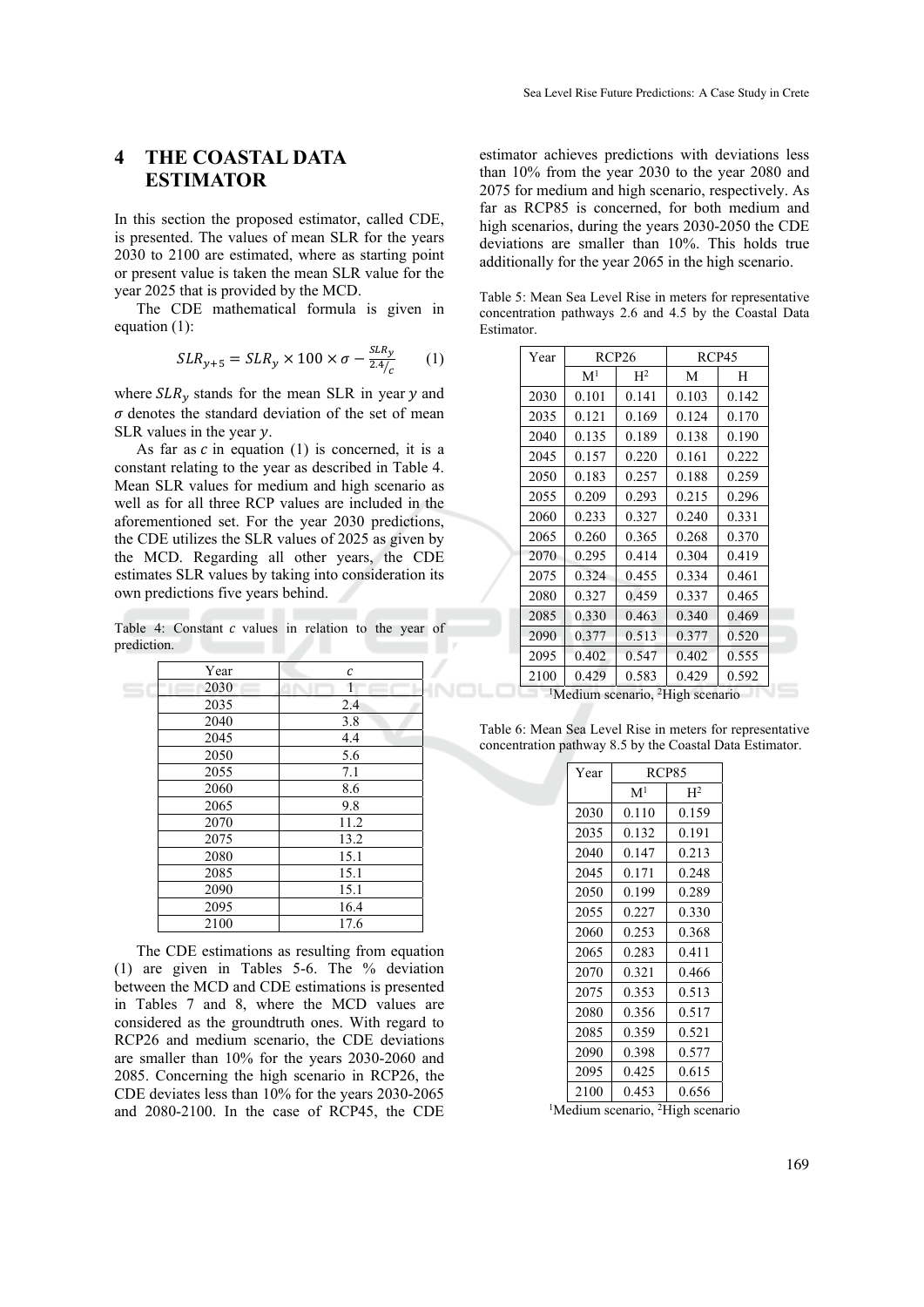With regard to all considered RCPs and the two ice-sheet melting scenarios, the time spans of CDE estimation deviations smaller than 10% are clearly presented in Table 9. Also, Figure 1 plots the mean SLR predictions of MCD and CDE that are presented in Tables 2-3 and 5-6. The prediction accuracy of CDE is smallest in the case of RCP85.

Table 7: Percentage deviation (%) regarding the comparison of mean sea level rise estimations, for representative concentration pathways 2.6 and 4.5, by the Coastal Data Estimator to the Mediterranean Coastal Database values. The minus symbol denotes underestimation.

| Year | RCP <sub>26</sub> |                                                          | RCP45   |         |  |
|------|-------------------|----------------------------------------------------------|---------|---------|--|
|      | M <sup>1</sup>    | $\mathrm{H}^2$                                           | М       | Н       |  |
| 2030 | 0                 | $-2.8$                                                   | 3.0     | 1.4     |  |
| 2035 | 0                 | $-2.9$                                                   | 4.2     | 1.2     |  |
| 2040 | $-2.2$            | $-5.5$                                                   | $-2.1$  | $-5.9$  |  |
| 2045 | 0.6               | $-3.5$                                                   | $-1.8$  | $-5.9$  |  |
| 2050 | 2.8               | $-1.2$                                                   | $-1.1$  | $-5.8$  |  |
| 2055 | 6.1               | 1.7                                                      | $-1.4$  | $-6.6$  |  |
| 2060 | 8.4               | 2.8                                                      | $-2.4$  | $-8.3$  |  |
| 2065 | 12.1              | 5.8                                                      | $-2.9$  | $-9.8$  |  |
| 2070 | 18.0              | 10.7                                                     | $-0.7$  | $-9.1$  |  |
| 2075 | 21.3              | 13.2                                                     | $-0.9$  | $-9.6$  |  |
| 2080 | 15.1              | 7.0                                                      | $-8.4$  | $-16.5$ |  |
| 2085 | 9.3               | 1.1                                                      | $-14.4$ | $-22.3$ |  |
| 2090 | 17.8              | 5.5                                                      | $-11.9$ | $-20.1$ |  |
| 2095 | 18.9              | 6.6                                                      | $-12.0$ | $-20.5$ |  |
| 2100 | 27.2              | 7.6                                                      | $-11.9$ | $-20.6$ |  |
|      |                   | <sup>1</sup> Medium scenario, <sup>2</sup> High scenario |         |         |  |

Table 8: Percentage deviation (%) regarding the comparison of mean sea level rise estimations, for representative concentration pathway 8.5, by the Coastal Data Estimator to the Mediterranean Coastal Database values. The minus symbol denotes underestimation.

| Year | <b>RCP85</b>   |                |  |
|------|----------------|----------------|--|
|      | $\mathbf{M}^1$ | H <sup>2</sup> |  |
| 2030 | 1.9            | 3.2            |  |
| 2035 | $-1.5$         | 0.5            |  |
| 2040 | $-5.8$         | $-6.2$         |  |
| 2045 | $-9.0$         | $-7.5$         |  |
| 2050 | $-9.9$         | $-8.8$         |  |
| 2055 | $-11.0$        | $-11.0$        |  |
| 2060 | $-14.2$        | $-15.2$        |  |
| 2065 | $-15.8$        | $-8.7$         |  |
| 2070 | $-15.7$        | $-18.0$        |  |
| 2075 | $-17.1$        | $-19.7$        |  |
| 2080 | $-25.0$        | $-28.0$        |  |
| 2085 | $-32.0$        | $-35.1$        |  |
| 2090 | $-31.7$        | $-35.4$        |  |
| 2095 | $-33.4$        | $-37.7$        |  |
| 2100 | $-34.9$        | -39.8          |  |

 ${}^{1}$ Medium scenario,  ${}^{2}$ High scenario

Table 9: Time spans where the percentage deviation (%), regarding the comparison of mean sea level rise estimations by the Coastal Data Estimator to the Mediterranean Coastal Database values, is smaller than 10%. The three representative concentration pathways and both ice-sheet melting scenarios are shown.

| Scenario | RCP <sub>26</sub>       | RCP45     | RCP85              |
|----------|-------------------------|-----------|--------------------|
| Medium   | 2030-2060.<br>2085      | 2030-2080 | 2030-2050          |
| High     | 2030-2065,<br>2080-2100 | 2030-2075 | 2030-2050.<br>2065 |

#### **5 CONCLUSIONS**

Managing coastal erosion in the process of climate change needs valid projections of shoreline change across very large time scales. However, coastal erosion modelling presents significant challenges while future estimates of shoreline change get affected by uncertainties arising from multiple sources. Robust estimations could prove useful for the prediction of coastal data values, where the prediction uncertainty may be evaluated by individual coastal adaptation practitioners and be passed on to end users as well as to decision analysis.

In the present work a new estimation approach for sea level rise is proposed. The starting point of estimation is equivalent to the Mediterranean Coastal Database provided values for the year 2025. The proposed estimator is named Coastal Data Estimator and is used for predictions in the Crete island, Greece throughout the years from 2030 to 2100. There is calculated the % deviation between the MCD and CDE estimations, where the MCD values are considered as the groundtruth ones. Concerning the high ice-sheet melting scenario in RCP26, the CDE deviates less than 10% for the years 2030-2065 and 2080-2100. In the case of RCP45, the CDE estimator achieves predictions with deviations less than 10% from the year 2030 to the year 2080 and 2075 for medium and high scenario, correspondingly.

The current study presents certain limitations which need to be addressed in future work. In specific, future work includes the CDE application and testing in other Mediterranean sites. Also, the CDE mathematical formula could become multibranch to better adapt to medium and high ice-sheet melting scenarios and/or RCP values. Additionally, the CDE formula automation, excluding the per year constants, should be worked out.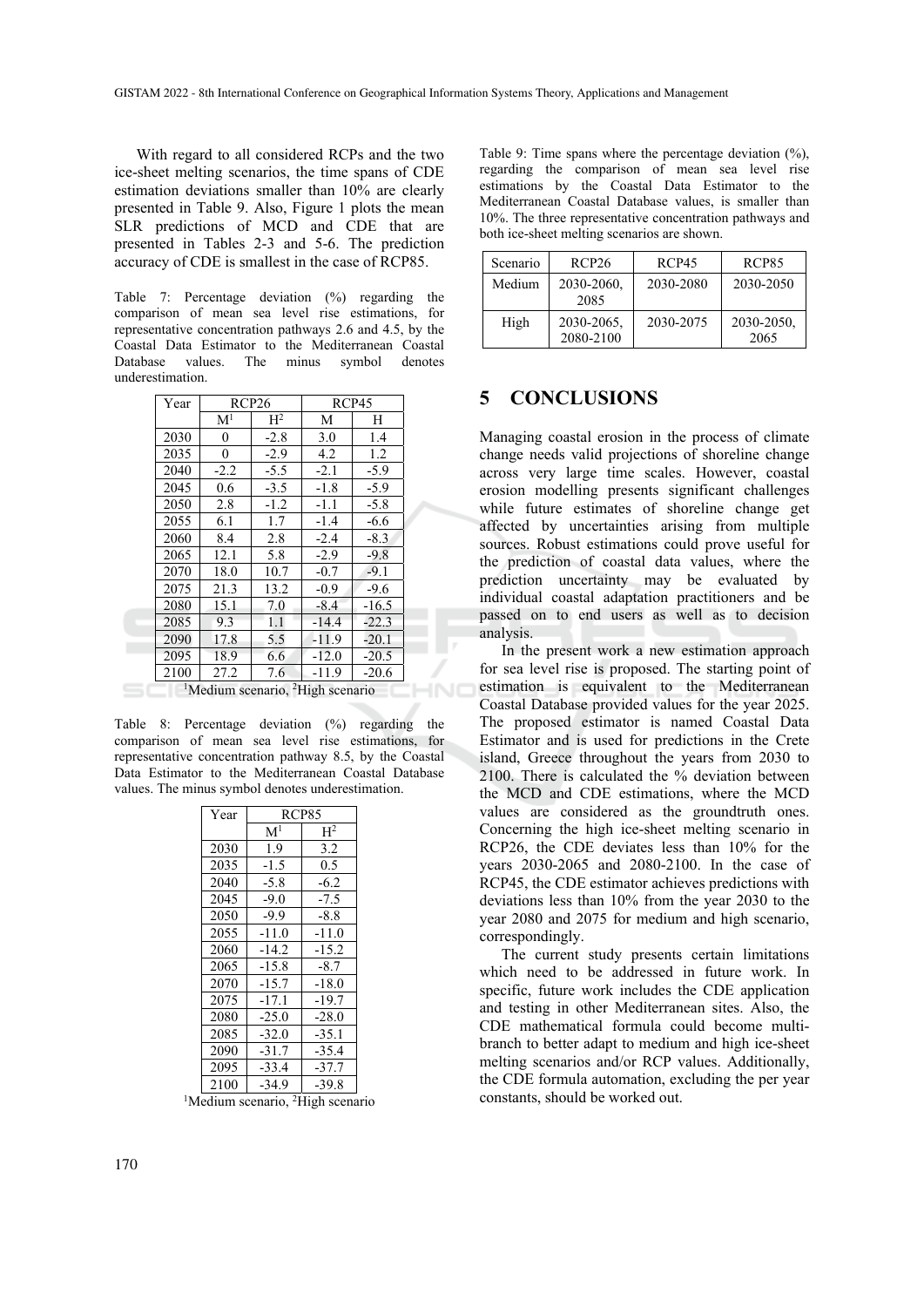#### **ACKNOWLEDGEMENTS**

This study has been financially supported by the National R&D Project "ECITO: Effects of climate change in the old city of Chania", https://ecito.athenarc.gr/, that is funded by John S. Latsis, Public Benefit Foundation.



Figure 1: The Mediterranean Coastal Database and the Coastal Data Estimator predictions for mean sea level rise throughout the years up to 2100, per representative concentration pathway (a) Medium ice-sheet melting scenario (b) High ice-sheet melting scenario.

### **REFERENCES**

Argus, D. F., Peltier, W. R., Drummond, R., Moore, A. W. (2014). The Antarctica component of postglacial rebound model ICE-6G\_C (VM5a) based on GPS positioning, exposure age dating of ice thicknesses, and relative sea level histories. In*Geophysical Journal* 

*International*, vol. 198, pp. 537–563, https://doi.org/10.1093/gji/ggu140.

- Cham, D. D., Son, N. T., Minh, N. Q., Thanh, N. T., Dung, T. T. (2020). An analysis of shoreline changes using combined multitemporal remote sensing and digital evaluation model, In *Civil Engineering Journal*, vol. 6, no. 1. http://dx.doi.org/10.28991/cej-2020-03091448
- DeConto, R. M. and Pollard, D. (2020). Contribution of Antarctica to past and future sea-level rise, In *Nature*, vol. 531, pp. 591–597, https://doi.org/10.1038/ nature17145
- Gregory J. M. et al. (2019). Concepts and terminology for sea level: mean, variability and change, both local and global, In *Surveys in Geophysics*, pp. 1-39, https://doi.org/10.1007/s10712-019-09525-z
- Griggs G. and Reguero B.G. (2021). Coastal adaptation to climate change and sea-level rise, Water, vol. 13, no. 2151, https://doi.org/10.3390/w13162151
- Hayward, S. et al. (2018). Numerical simulation of coastal erosion and its mitigation by living shoreline methods: A case study in Southern Rhode Island, In *Shore & Beach*, vol. 86, no. 4, pp. 13-25.
- Hinkel, J. et al. (2014). Coastal flood damage and adaptation costs under 21st century sea-level rise. In *Proceedings of the National Academy of Sciences, U.S.A*, vol. 111, pp. 3292–3297, https://doi.org/10.10 73/pnas.1222469111.
- Hinkel, J. et al. (2019). Meeting user needs for sealevel rise information: a decision analysis perspective. In *Earth's Future 7*, https://doi.org/10.1029/2018EF00 1071
- Masson-Delmotte, V. P.et al., (In Cambridge University Press). IPCC, 2021: Summary for Policymakers, In *Climate Change 2021: The Physical Science Basis. Contribution of Working Group I to the Sixth Assessment Report of the Intergovernmental Panel on Climate Change*.
- Jevrejeva S, Moore J, Grinsted A. (2012). Sea level projections to ad2500 with a new generation of climate change scenarios.In *Global Planet Change,*vol.80–81, pp. 14–20.
- Melet A. et al., (2020). Contribution of wave setup to projected coastal sea level changes, In *Journal of Geophysical Research: Oceans*, https://doi.org/10.10 29/2020JC016078
- Molinari, D. et al., (2019). Validation of flood risk models: current practice and possible improvements, In *International Journal of Disaster Risk Reduction,*  vol. 33, pp. 441-448. https://doi.org/10.1016/j.ijdrr.20 18.10.022
- Panagiotopoulou, A. (2012). Multi-frame super-resolution image reconstruction employing the novel estimator L1inv-norm. In *Proceedings of International Conference on Systems, Signals and Image Processing, (IWSSIP),* pp. 562-565.
- Panagiotopoulou, A. (2013). Iterative multi-frame superresolution image reconstruction via variance-based fidelity to the data. In *International Journal of Remote Sensing Applications*, vol. 3, pp. 203-214.